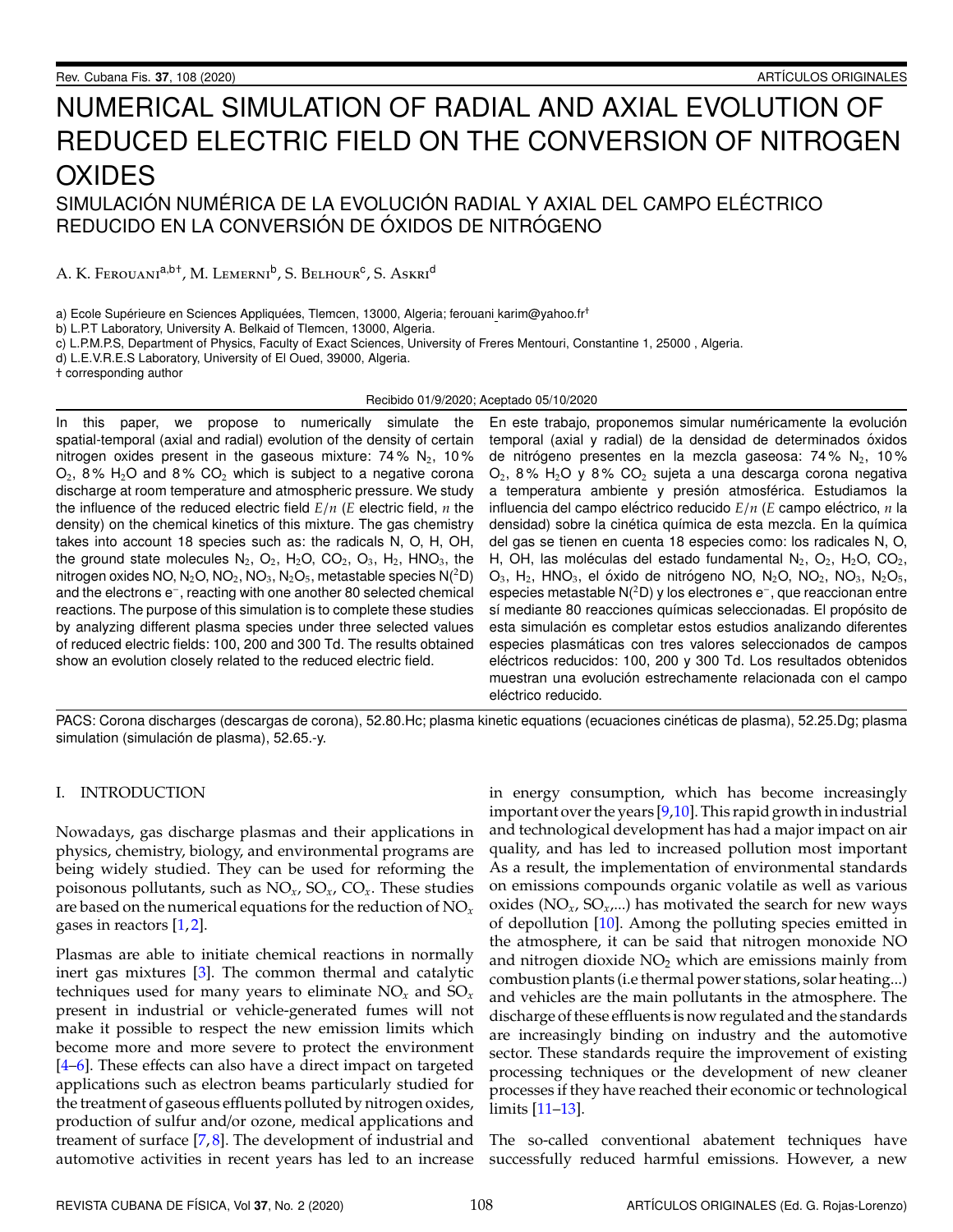technology based on non-thermal plasmas [\[14,](#page-6-11) [15\]](#page-6-12) is used in *II.1. Rate equation model* many areas such as the control of gas pollution, production ozone, or surface treatment. Cold plasmas at atmospheric pressure exist in different forms. In this work, only plasmas generated by discharges point-to-plane crowns are modelled. This type of landfill is a very efficient active species. Pollution control by crown discharge requires two successive steps: the first, discharge phase which allows to generate by collisions between energetic electrons and gas molecules, active radicals such as  $O$ , N,  $OH$ ,  $O_3$ ..., the second, the post-discharge phase is where the formed radicals diffuse and react with the pollutants to destroy or transform them into new, less harmful species.

The numerical simulation that we will discuss in this paper concerns the spatial-temporal evolution of the density (radial and axial) of the species present in the gas mixture composed of 74% N<sub>2</sub>, 10% O<sub>2</sub>, 8% H<sub>2</sub>O and 8% CO<sub>2</sub> (The choice of these species is related to their relative importance in polluted gases, especially oxides of azotes). The mixture is subjected to a point-to-plane of negative corona discharge with an inter-electrode distance equal to 20 mm (Fig. [1\)](#page-1-0). These different species react to each other according to 80 chemical reactions. We consider the whole at room temperature and atmospheric pressure. The transfer of energy between the system electric and the gas mixture is modeled by the reduced electric field *E*/*n*. We have chosen the following three values 100, 200 and 300 Td (remember that 1Td= $10^{-21}$  V.m<sup>2</sup>)

<span id="page-1-0"></span>

Figure 1. Schematic of a typical corona reactor geometry (pointed electrode and plane electrode).

#### II. BASIC FORMULAE

The mathematical model used in the present work consists of a system of equations that takes into account the variation of the density and the chemical kinetics of the environment, we adopt a developed order numerical code to resolve the transport equations. The algorithm is based on the time integration of the system of equations under consideration.

In a volume-averaged approach, the state of the system is completely specified by the mass fractions of each species in the system, the temperature and the pressure. These properties change due to chemical reactions and the release of heat. Thus, we obtain the following conservation equations [\[16,](#page-6-13) [17\]](#page-6-14).

Conservation of the overall mass *m* of the mixture, can be written as:

$$
\frac{\partial(\rho V)}{\partial t} = \frac{\partial m}{\partial t} = 0 \tag{1}
$$

where  $\rho$  is volume density (in kg m<sup>-3</sup>), *m* denotes mass (in kg) and  $V$  is volume (in  $m^3$ ).

Conservation of the species mass fraction  $\xi_i$  of species *i*, is defined by:

$$
\frac{\partial \xi_i}{\partial t} - \frac{M_i \dot{\xi}_i}{\rho} = 0 \tag{2}
$$

where  $\xi_i$  is mass fraction of the species  $i$ ,  $\dot{\xi}_i$  is rate of formation of the species *i* (in mol m<sup>-3</sup> s<sup>-1</sup>) and  $M_i$  is molar mass of the species *i* (in kg mol<sup>−</sup><sup>1</sup> ).

Conservation of energy, can be written as:

$$
\frac{\partial T}{\partial t} - \frac{1}{\rho C_p} \frac{\partial p}{\partial t} + \frac{1}{\rho C_p} \sum_i H_i M_i \dot{\xi}_i = 0 \tag{3}
$$

where  $T$  is temperature,  $C_p$  molar heat capacity at the constant pressure (in J K<sup>-1</sup> mol<sup>-1</sup>), *p* is pressure and  $H_i$  is specific enthalpy of the species  $i$  (in J kg<sup>-1</sup>).

To close this system of ordinary differential equations the ideal gas law:

$$
p = \rho RT \sum_{i} \frac{\xi_i}{M_i} \tag{4}
$$

where *R* is gas constant (in J  $K^{-1}$  mol<sup>-1</sup>).

#### *II.2. Chemical kinetics*

The basic chemical kinetics used in the present paper, consist of a mathematical system of equations that takes into account the variation of the density and the chemical kinetics of the environment. The chemical kinetics equation systems can be described by an ordinary differential equation system obeying the following form [\[18\]](#page-6-15).

<span id="page-1-1"></span>
$$
\frac{d\,n_i}{d\,t} \,=\, \sum_{j=1}^{j_{\text{max}}} \, F_{ij}, \qquad \quad j \,\in\, [1, \dots, j_{\text{max}}] \tag{5}
$$

where

$$
F_{ij} = \varphi_{ij} - \chi_{ij} \tag{6}
$$

*n<sup>i</sup>* means the species densities vector, and *Fij* mean the source term vector depending on the rate coefficient and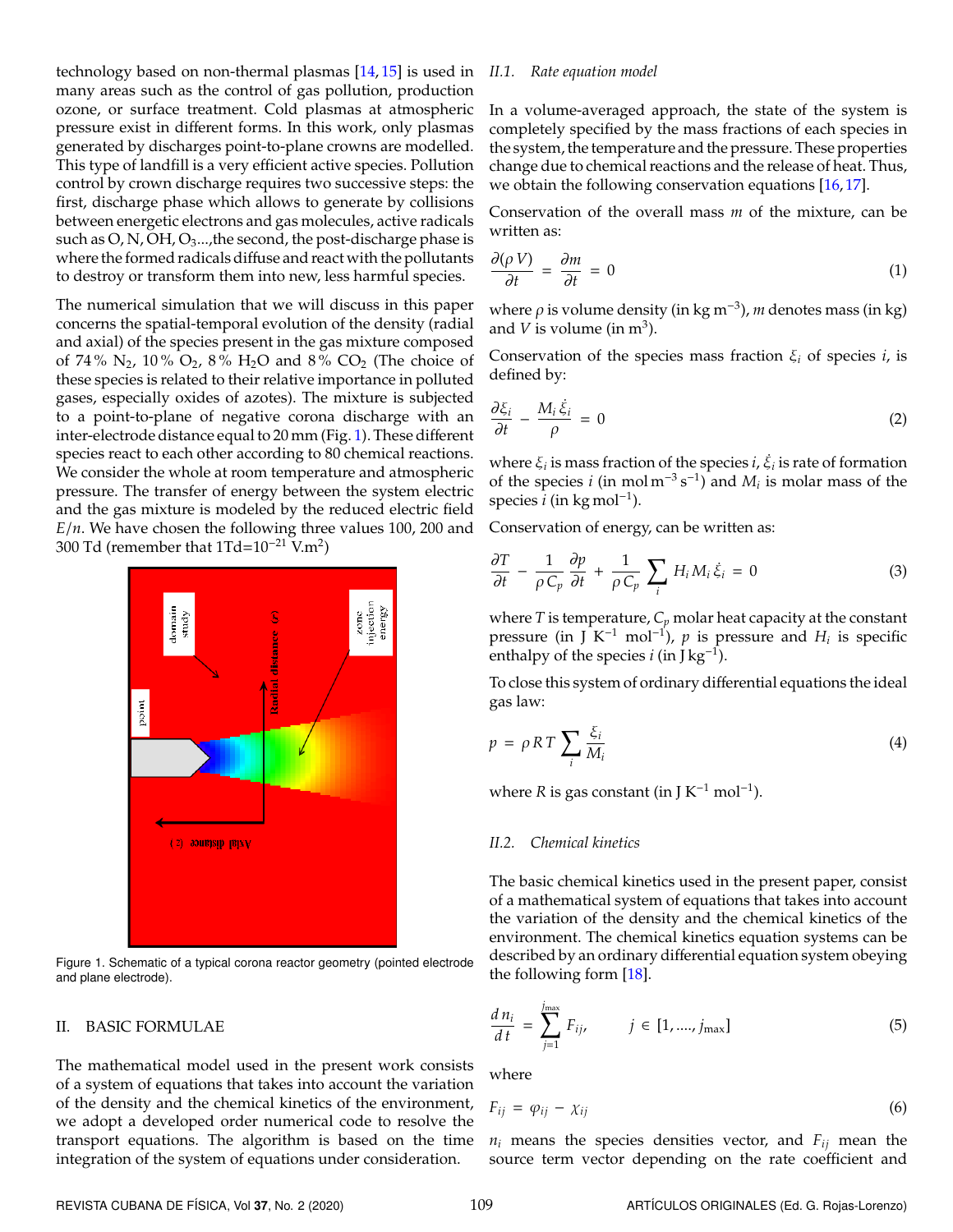corresponding to the contributions from different processes.  $\varphi_{ij}$  and  $\chi_{ij}$  represent respectively the gain and loss of species *i* due to the chemical reactions. The solution of such a system requires the knowledge of the initial concentrations.

However, the reactivity of the gas were taken into account to the source term  $F_{ij}$  (density conservation) Eq [\(5\)](#page-1-1).

$$
\varphi_{ij} = \sum_{\gamma} K_{\gamma}(T)(n_i n_j)_{\gamma} \tag{7}
$$

and

$$
\chi_{ij} = \sum_{\eta} K_{\eta}(T)(n_i n_j)_{\eta} \tag{8}
$$

 $K_{\gamma}(T)$  and  $K_{\eta}(T)$  are the coefficients of the chemical reaction number *γ* or *η*,  $(n<sub>i</sub> n<sub>j</sub>)$  means the product of densities of species *i* and *j*.

These coefficients satisfy Arrhenius formula [\[19\]](#page-6-16):

$$
K_{\gamma}(T) = \kappa_1 \exp\left(\frac{\theta_{\gamma}}{T}\right) \tag{9}
$$

and

$$
K_{\eta}(T) = \kappa_2 \, \exp\left(\frac{\theta_{\eta}}{T}\right) \tag{10}
$$

where  $\kappa_1$  and  $\kappa_2$  are the constant factors and  $\theta_\gamma$  and  $\theta_\eta$  are the activation energy of the chemical reaction.

The system of conservation equations are discretized by using a finite control volume with the approximation of a centred difference at the frontiers and solved by the F.C.T (Flux Corrected Transport) algorithm fully described by Refs. [\[20](#page-7-0)[–22\]](#page-7-1).

All the species considered in this simulation react with each other according to 80 chemical reactions which have been chosen in the literature and more precisely in the work on the chemical kinetics of industrial effluents [\[23](#page-7-2)[–25\]](#page-7-3). It should be mentioned that all reactions taken into account and their reaction coefficients are shown in the Table [1.](#page-6-17)

#### III. RESULTS AND DISCUSSIONS

The results we will present in this section are shown below:

- Axial evolution of the density of nitrogen oxides NO,  $NO<sub>2</sub>$  and radicals N, O.
- Radial evolution of the density of nitrogen oxides NO and NO<sub>2</sub>.

The spatial distribution of the density of two species that we have chosen  $NO$  and  $NO<sub>2</sub>$  for their contributions in this mixture, we present this distribution for different time in the ranges of 50-500 ns.

#### *III.1. Evolution of nitrogen monoxide density* NO

We present an axial and radial analysis of the evolution of the density of the NO molecule to better understand the reactivity of this species.

To analyse the axial evolution of the nitrogen monoxide density, we have shown in *at left* Fig. [2,](#page-3-0) changes in this species for three field values reduced electricity: (a): 100 Td, (b): 200 Td and (c): 300 Td. If we examine these graphs visually, we immediately notice a difference in the density of nitrogen monoxide for the three reduced electric fields. Indeed, Fig. [2\(](#page-3-0)a), there is a variation in density between  $10^6-10^8$  m<sup>-3</sup> , while for Fig. [2\(](#page-3-0)b), the values records  $10<sup>7</sup> - 10<sup>9</sup>$  m<sup>-3</sup>, and for Fig. [2\(](#page-3-0)c) we get asignificant variation between  $10^{15} - 10^{17}$  m<sup>-3</sup>. We can clearly see the influence of the transfer of energy ionised gas/neutral particle on the evolution of the density of nitrogen monoxide. It can also be noted in these Figs. (*at left* Fig. [2\)](#page-3-0) that the more the intensity of the reduced electric field increases, the more the evolution of nitrogen monoxide in the inter-electrode space becomes significant. For example, in Fig.  $2(a)$  $2(a)$ , we can see a significant increase in density between 50-250 ns along the axis of the discharge. Then, between ∼ 300-500 ns the density begins to decrease with level of the point, while for the plane to the middle of the axis, it continues to increase. If we pass to Fig. [2\(](#page-3-0)b), we notice the same phenomenon as before, except that in the cathode region the density becomes roughly equal to that of the point. For Fig.  $2(c)$  $2(c)$ , the evolution of density is completely different from the previous two. In effect, from the beginning we notice a decrease in density throughout the axis of the with the appearance of three distinct zones: the plane zone, the central zone where the density is the lowest, and the point area with the highest density. We can therefore conclude that the energy injected into the gas mixture has a significant influence on the evolution of the nitrogen monoxide density over time.

To complete the previous analysis, we propose to see the behaviour of the molecule NO in the radial direction. For this we presented on the *at right* Fig. [2](#page-3-0) density evolution for the same reduced electric field values. We notice on all the curves given on the two Fig. [2\(](#page-3-0)a-b):

The convective movements that cause a slight depopulation of the axial area which varies over time.

The radial expansion towards the walls which decreases as one moves away from the discharge axis.

Regarding the Fig. [2\(](#page-3-0)c) shows a very clear depopulation on the axis gradually over time and becomes very important from *t*  $\simeq$  400 ns. Indeed, this decrease from  $\sim$  8  $\times$  10<sup>16</sup> m<sup>-3</sup> at *t* = 50 ns to  $\sim 2 \times 10^{15}$  m<sup>-3</sup> at  $t = 450$  ns. This variation in density causes a blast wave to form at ∼3 mm from the axis and reach its maximum at 15 mm from the axis. This depopulation on our axis the reduction of nitrogen monoxide, whereas for 100 and 200 Td we had a production of this species.

### *III.2. Evolution of the density of* NO<sup>2</sup>

Fig. [3](#page-4-0) shows the time evolution of nitrogen monoxide density axial and radial for three values of the reduced electric field.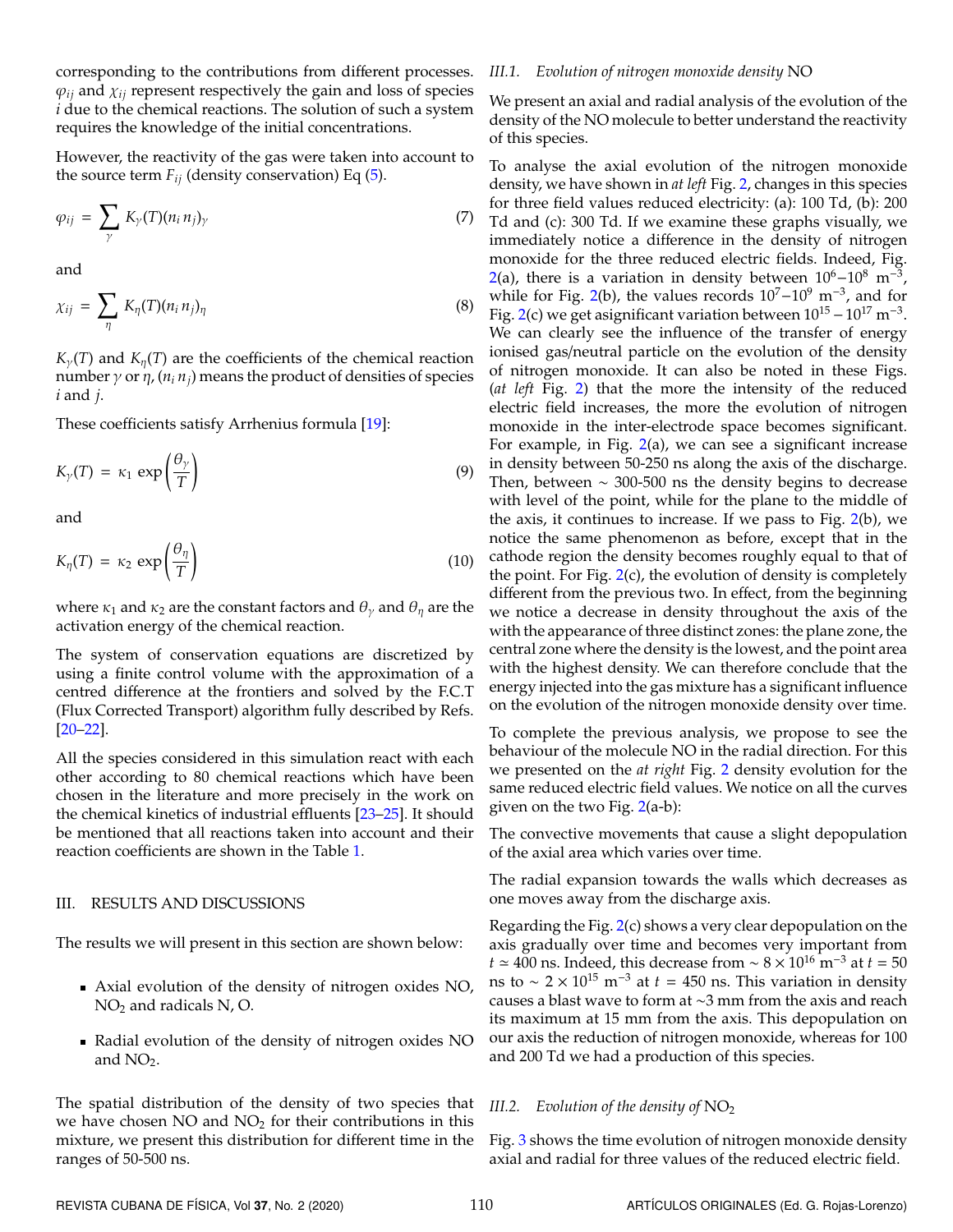<span id="page-3-0"></span>

Figure 2. Evolution of the density of NO for a negative point discharge for three values of the reduced electric field, such as (a): 100 Td, (b): 200 Td and (c): 300 Td and for different times between 50 and 500 ns. At left axial evolution of NO; At right radial evolution of NO.

It is clearly seen that in *at left* Fig. [3\(](#page-4-0)a,b) that there is a significant increase with the increase in time, this follows from the fact that there is a density more important depopulation in the inter-electrode space, whereas for Fig.  $3(c)$  $3(c)$  we have a decrease in density. For example, for 100 Td, there is a variation in density between  $10^6 - 10^8$  m<sup>-3</sup>, while for 200 Td, the values  $10^7 - 10^9$  m<sup>-3</sup>, and for 300 Td we get a variation between  $10^{15} - 10^{16}$  m<sup>-3</sup>. This is completely natural since nitrogen dioxide is created from nitric oxide by the following reaction:

 $O_3$  + NO  $\rightarrow$  NO<sub>2</sub> + O<sub>2</sub>

We also note on these curves (*at left* Fig. [3\)](#page-4-0), that the more the intensity of the reduced electric field increases, the more the evolution of the density of nitrogen dioxide varies unevenly in the inter electrode space.

In Fig. [3\(](#page-4-0)a) the density growth is seen along the discharge.

In Fig. [3\(](#page-4-0)b), the density which was initially significant at the plane and minimal at the point becomes homogeneous in almost all space.

In Fig.  $3(c)$  $3(c)$ , the density is completely different from the previous two since we have the appearance of three distinct zones: the plan, the center and the point, we also observe in Fig.  $3(c)$  $3(c)$  a density almost equal to the plane and point a density almost equal to the plane and at the point.

We can therefore conclude that part of the *at left* Fig. [3](#page-4-0) is that the energy transfer between the plasma modeled by the reduced electric field and the  $NO<sub>2</sub>$  molecule which is created in the gas mixture, plays an important role in the evolution of density.

We now proceed to examine the behavior of the  $NO<sub>2</sub>$  molecule in the radial direction. In *at right* Fig. [3,](#page-4-0) we show the, the radial evolution of  $NO<sub>2</sub>$  for several times. We notice on all the curves that are given on the two Fig.  $3(a-b)$  $3(a-b)$ :

The convective movements that cause a slight depopulation of the axial area which varies over time.

The radial expansion towards the walls that decreases as you move away the axis of the discharge.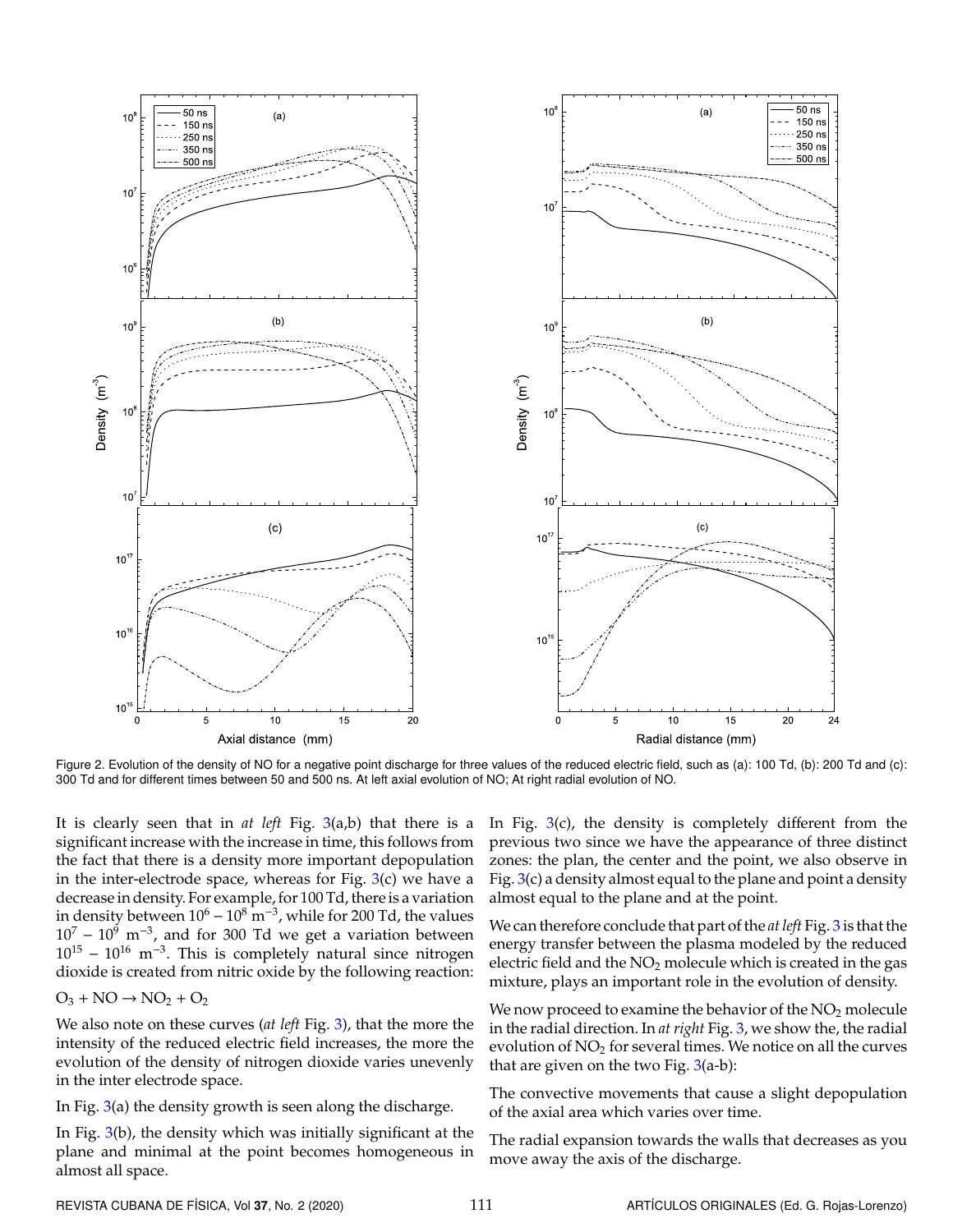<span id="page-4-0"></span>

Figure 3. Evolution of the density of NO<sub>2</sub> for a negative point discharge for three values of the reduced electric field, such as (a): 100 Td, (b): 200 Td and (c): 300 Td and for different times between 50 and 500 ns. At left axial evolution of NO<sub>2</sub>; At right radial evolution of NO<sub>2</sub>.

In Fig.  $3(c)$  $3(c)$  shows a very clear depopulation on the axis gradually over time and becomes very important from  $t \approx 300$ ns. Indeed, this decay passes from  $\sim 4 \times 10^{19}$  m<sup>-3</sup> at  $t = 50$  ns at the value ~  $7 \times 10^{19}$  m<sup>-3</sup> at  $t = 500$  ns. This variation in density causes a blast wave to form at 3 mm from the axis and reach its maximum at 16 mm from the axis. This depopulation on our axis information on the reduction of nitrogen dioxide, whereas for 100 and 200 Td we had a production of this species.

#### *III.3. Evolution of the density of N*

In all the results presented previously in Figs. [2](#page-3-0)[-3,](#page-4-0) we have presented as a function of evolution of the axial and radial density as a function of the inter-electrode space. In Figs. [4-](#page-5-0)[5](#page-5-1) we have represented the evolution of the density of nitrogen N for the three reduced electric fields as a function of the time, calculated for three different positions in inter-electrode space 6 mm, 12 mm and 18 mm. To better understand the evolution

of nitrogen monoxide NO, because this last one is bound to nitrogen by reactions:

$$
N + 2O \rightarrow NO + O
$$
  

$$
N + O + O_2 \rightarrow NO + O_2
$$
  

$$
N + O + N_2 \rightarrow NO + N_2
$$

We observe, in the beginning from 50 ns to ∼ 310 ns, a little rise of the density followed by a significant reduction especially for three values of the reduced electric fild. We note also that the N generation decreases with the increase of thereduced electric field. It is clear that the most significant differences the three position between in the vicinity of the point the heating starts to increase significantly.

#### *III.4. Evolution of the density of O*

We have shown in Fig. [6](#page-5-2)[-7](#page-5-3) our results for the evolution of the oxygen atom O for the three reduced electric fields as a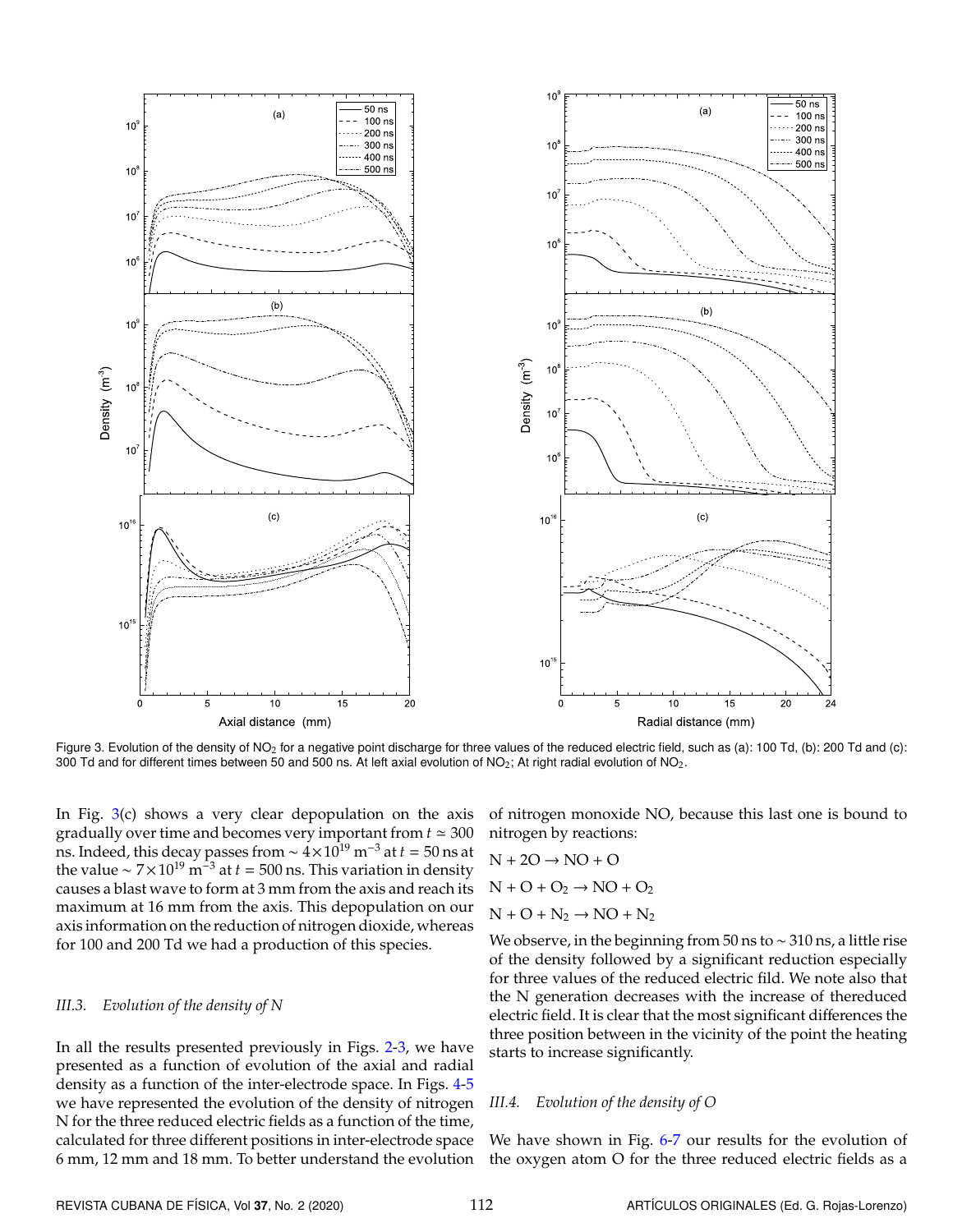function of the time, shown for three selected positions:  $r = 6$ mm,  $r = 12$  mm and  $r = 18$  mm. This radical also plays a role important in the conversion of nitrogen monoxide NO. It can be seen from Figs. [6](#page-5-2)[-7](#page-5-3) that the evolution, firstly depends on the inter-electrode space and secondly on the reduced electric field applied to the system. Indeed, heating is different for different chap selected.

<span id="page-5-0"></span>

Figure 4. Evolution of the density of N for a negative point (with a 20 mm inter-electrode gap) discharge for two of the reduced electric field 100 Td and 200 Td, as a function of the time, shown for three selected positions:  $r = 6$  mm,  $r = 12$  mm and  $r = 18$  mm.

<span id="page-5-1"></span>

<span id="page-5-2"></span>Figure 5. The same an in Fig. [4,](#page-5-0) but for other reduced electric field 300 Td.



Figure 6. Evolution of the density of O for a negative point (with a 20 mm inter-electrode gap) discharge for two of the reduced electric field 100 Td and 200 Td, as a function of the time, shown for three selected positions:  $r = 6$  mm,  $r = 12$  mm and  $r = 18$  mm.

From the results in Fig. [7](#page-5-3) (i.e at 300 Td) it is clear that inclusion of the reduced electric field component can change considerably the density in the low-time range  $t \approx 50 - 200$ ns. At this range, for example, at  $r = 18$  mm the evolution of density increases and reaches a maximum ~  $5.52 \times 10^{17}$  m<sup>-3</sup>, but it affects the reduced electric field of the density relatively moderately for  $t \approx 325$  ns. Now when  $r = 6$  mm and 12 mm et  $t \geq 330$  it increases rapidly the density, because of the heat flux which rise around the point region, the transfer of energy to neutral in our plasma is not spontaneous.

<span id="page-5-3"></span>

Figure 7. The same an in Fig. [6,](#page-5-2) but for other reduced electric field 300 Td.

#### IV. CONCLUSIONS

In this paper we have shown through a detailed analysis, the influence of energy transfer between the plasma (reduced electric field) and the neutral gas. This influence is observed on the NO and  $NO<sub>2</sub>$  species. The study is conducted for three values of the field reduced electric (100, 200 and 300 Td). Overall, the change in density caused by the diffusive movements of neutral particles, changes the spatial distribution of density.

The implemented equations are discretized by using a finite control volume with the approximation of a centred difference at the frontiers and solved by the F.C.T algorithm which allowed us to numerically simulate the spatio-temporal evolution of the density of two nitrogen oxides which are nitrogen monoxide NO and nitrogen dioxide  $NO<sub>2</sub>$  as well as the radicals N and O which are responsible for the creation of these two nitrogen oxides. The chosen gas mixture is a mixture of four species  $N_2/O_2/H_2O/CO_2$  whose proportions are respectively 74 %, 10 %, 8 % and 8 %.

We can say that the ionized gas/neutral gas energy transfer, which we modeled by the reduced electric field, significantly influences the conversion of nitrogen oxides.

#### ACKNOWLEDGEMENTS

Dr A K FEROUANI gratefully acknowledges support from S.R.D.F.H.U, Algerian Ministry of Higher Education and Research (PRFU: B00L02UN130120190002).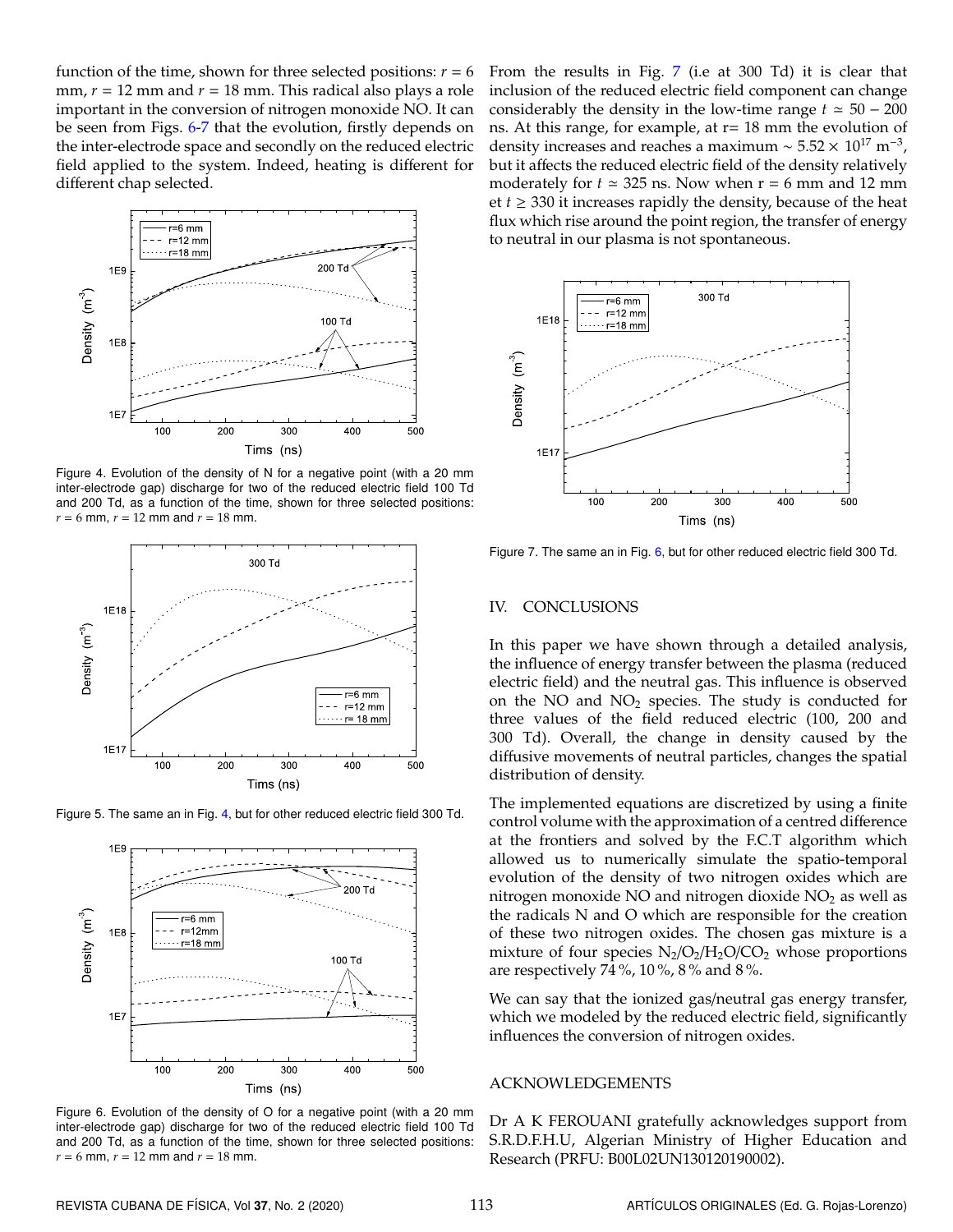|                | Reaction                                              | <b>Rate Constants</b>               | Ref                |          | Reaction                               | <b>Rate Constants</b>      | Ref                |
|----------------|-------------------------------------------------------|-------------------------------------|--------------------|----------|----------------------------------------|----------------------------|--------------------|
| $R_1$          | $e^- + O_2 \rightarrow O + O + e^-$                   | $15.0[-9]$                          | $[1]$              | $R_{38}$ | $N + NO2 \rightarrow N2O + O$          | $0.15[-12]$                | $[18]$             |
| R <sub>2</sub> | $e^- + N_2 \rightarrow N + N + e^-$                   | $2.00[-11]$                         | $[1]$              | $R_{39}$ | $N + NO2 \rightarrow 2NO$              | $0.15[-12]$                | $\lceil 18 \rceil$ |
| $R_3$          | $e^-$ + H <sub>2</sub> O $\rightarrow$ OH + H + $e^-$ | $3.35[-10]$                         | $[1]$              | $R_{40}$ | $N + N_2O \rightarrow N_2 + NO$        | $0.22[-1]$                 | [18]               |
| $R_4$          | $e^-$ + CO <sub>2</sub> $\rightarrow$ CO + O + $e^-$  | $8.70[-11]$                         | $[1]$              | $R_{41}$ | $N + O \rightarrow N + O$              | $0.07[-12]$                | [18]               |
| $R_5$          | $e^-$ + $CO_2 \rightarrow CO + O^-$                   | $3.60[-13]$                         | $[26]$             | $R_{42}$ | $N + O_2 \rightarrow NO + O$           | $5.20[-12]$                | [26]               |
| $R_6$          | $N_2 + O_2 \rightarrow 2N + O_2$                      | $0.11[-1]$                          | $[18]$             | $R_{43}$ | $O + N_2 \rightarrow NO + N$           | $0.10[-5]$                 | [18]               |
| R <sub>7</sub> | $N_2 + NO \rightarrow 2N + NO$                        | $0.11[-1]$                          | $\lceil 18 \rceil$ | $R_{44}$ | $O + O2 + N2 \rightarrow O3 + N2$      | $6.20[-34]$                | [26]               |
| $R_8$          | $N_2 + O \rightarrow 2N + O$                          | $0.49[-1]$                          | $[18]$             | $R_{45}$ | $O + 2O2 \rightarrow O3 + O2$          | $0.30[-27]$                | [26]               |
| R <sub>9</sub> | $N_2 + N \rightarrow 3N$                              | $0.49[-1]$                          | $[18]$             | $R_{46}$ | $O + O_3 \rightarrow 2O_2$             | $0.80[-11]$                | $[18]$             |
| $R_{10}$       | $2N_2 \rightarrow 2N + N_2$                           | $0.11[-1]$                          | $[18]$             | $R_{47}$ | $O + N + O_2 \rightarrow NO + O_2$     | $1.76[-31] \times T^{0.5}$ | $[27]$             |
| $R_{11}$       | $O_2 + N_2 \rightarrow 2O + N_2$                      | $0.33[-2]$                          | $[18]$             | $R_{48}$ | $O + N + N_2 \rightarrow NO + N_2$     | $1.76[-31] \times T^{0.5}$ | [27]               |
| $R_{12}$       | $O_2 + NO \rightarrow 2O + NO$                        | $0.33[-2]$                          | $[18]$             | $R_{49}$ | $O + NO + O_2 \rightarrow NO_2 + O_2$  | $0.17[-27]$                | [18]               |
| $R_{13}$       | $O_2 + N \rightarrow 2O + N$                          | $0.16[-1]$                          | $[18]$             | $R_{50}$ | $O + NO + N_2 \rightarrow NO_2 + N_2$  | $0.17[-27]$                | [18]               |
| $R_{14}$       | $O2 + O \rightarrow 3O$                               | $0.16[-1]$                          | $[18]$             | $R_{51}$ | $O + NO2 \rightarrow NO + O2$          | $0.52[-11]$                | [18]               |
| $R_{15}$       | $2O2 \rightarrow 2O + O2$                             | $0.33[-2]$                          | $[18]$             | $R_{52}$ | $O + NO2 + O2 \rightarrow NO3 + O2$    | $0.21[-26]$                | $\lceil 18 \rceil$ |
| $R_{16}$       | $N + O_2 \rightarrow NO + O$                          | 8.90[-17]                           | $[26]$             | $R_{53}$ | $O + NO2 + N2 \rightarrow NO3 + N2$    | $0.21[-26]$                | [18]               |
| $R_{17}$       | $N + NO2 \rightarrow N2 + O + O$                      | $0.91[-12]$                         | $[18]$             | $R_{54}$ | $O + NO3 \rightarrow O2 + NO2$         | $0.17[-10]$                | [26]               |
| $R_{18}$       | $N + NO_2 \rightarrow 2N_2$                           | $0.23[-11]$                         | $[27]$             | $R_{55}$ | $O + O + NO \rightarrow O_2 + NO$      | $0.19[-29]$                | [18]               |
| $R_{19}$       | $N + NO \rightarrow N_2 + O$                          | $1.05[-12] \times T^{0.5}$          | $[27]$             | $R_{56}$ | $O + O + N \rightarrow O_2 + N$        | $0.95[-29]$                | [18]               |
| $R_{20}$       | $N + NO_2 \rightarrow N_2 + O_2$                      | $0.70[-12]$                         | $[27]$             | $R_{57}$ | $O + O + O \rightarrow O_2 + O$        | $0.95[-29]$                | [18]               |
| $R_{21}$       | $N + 2O \rightarrow NO + O$                           | $0.66[-30]$                         | $[18]$             | $R_{58}$ | $O + HNO3 \rightarrow NO3 + OH$        | $3.00[-15]$                | [26]               |
| $R_{22}$       | $N + O + NO \rightarrow NO + NO$                      | $0.66[-30]$                         | $[18]$             | $R_{59}$ | $2O + N_2 \rightarrow O_2 + N_2$       | $0.27[-30]$                | [26]               |
| $R_{23}$       | $N + NO2 \rightarrow N2 + O2$                         | $7.00[-13]$                         | $[27]$             | $R_{60}$ | $2O + O_2 \rightarrow 2O_2$            | $0.27[-30]$                | [18]               |
| $R_{24}$       | $N + NO2 \rightarrow N2O + O$                         | $0.24[-11]$                         | $[18]$             | $R_{61}$ | $O + N_2 \rightarrow O + N_2$          | $0.18[-10]$                | [18]               |
| $R_{25}$       | $N + NO_2 \rightarrow 2NO$                            | $0.60[-11]$                         | $[18]$             | $R_{62}$ | $O + 2N_2 \rightarrow N_2O + N_2$      | $0.10[-34]$                | [18]               |
| $R_{26}$       | $N + CO2 \rightarrow NO + CO$                         | 3.20[-13]. $\exp^{\frac{-1711}{T}}$ | $[18]$             | $R_{63}$ | $O + N_2 + O_2 \rightarrow N_2O + O_2$ | $0.10[-34]$                | $[18]$             |
| $R_{27}$       | $2N + O_2 \rightarrow N_2 + O_2$                      | $0.83[-33]$                         | $[18]$             | $R_{64}$ | $O + O_2 \rightarrow O + O_2$          | $0.50[-11]$                | [18]               |
| $R_{28}$       | $2N + N_2 \rightarrow 2N_2$                           | $0.83[-33]$                         | $[18]$             | $R_{65}$ | $O + O_3 \rightarrow 2O + O_2$         | $0.12[-9]$                 | [18]               |
| $R_{29}$       | $2N + NO \rightarrow N_2 + NO$                        | $0.64[-25]$                         | $[18]$             | $R_{66}$ | $O + O_3 \rightarrow 2O_2$             | $0.12[-9]$                 | [18]               |
| $R_{30}$       | $2N + O \rightarrow N_2 + O$                          | $0.27[-24]$                         | $[18]$             | $R_{67}$ | $O + N2O \rightarrow 2NO$              | $0.67[-10]$                | [18]               |
| $R_{31}$       | $3N \rightarrow N_2 + N$                              | $0.27[-24]$                         | $[18]$             | $R_{68}$ | $O + N2O \rightarrow NO + O2$          | $0.49[-10]$                | [18]               |
| $R_{32}$       | $2N + O \rightarrow NO + N$                           | $0.66[-30]$                         | $\lceil 18 \rceil$ | $R_{69}$ | $O + N2O \rightarrow N2 + O2$          | $0.44[-10]$                | [18]               |
| $R_{33}$       | $OH + HNO3 \rightarrow NO3 + H2O$                     | $1.30[-13]$                         | $[26]$             | $R_{70}$ | $O + NO2 \rightarrow NO + O2$          | $0.14[-9]$                 | [18]               |
| $R_{34}$       | $OH + NO2 \rightarrow HNO3$                           | $13.5[-11]$                         | $[18]$             | $R_{71}$ | $O + NO \rightarrow N + O_2$           | $0.85[-10]$                | [18]               |
| $R_{35}$       | $N + N_2 \rightarrow N + N_2$                         | $0.17[-13]$                         | $[18]$             | $R_{72}$ | $NO + O \rightarrow O_2 + N$           | $0.13[-36]$                | [18]               |
| $R_{36}$       | $N + O_2 \rightarrow NO + O$                          | $0.35[-12]$                         | $[18]$             | $R_{73}$ | $O_3 + N \rightarrow NO + O_2$         | $0.10[-15]$                | $[18]$             |
| $R_{37}$       | $N + NO \rightarrow N_2 + O$                          | $0.07[-10]$                         | $[18]$             | $R_{74}$ | $O_3 + NO \rightarrow NO_2 + O_2$      | $0.18[-11]$                | $\lceil 18 \rceil$ |

<span id="page-6-17"></span>Table 1. The main plasma reactions to generate the main radical to remove nitrogene oxides and their rate constants (in cm<sup>3</sup> molecule<sup>-1</sup> s<sup>-1</sup>. *x*[*y*] denotes *x* >

#### V. REFERENCES

- <span id="page-6-0"></span>[1] K. Hatakeyama, S. Tanabe and Y. Hayashi et *al.*, J. Adv. Sci., **13**, 459 (2001).
- <span id="page-6-1"></span>[2] R. M. Balogh, I. Ionel and D. Stepan et *al.*, Termotehnica **2**, 32 (2011).
- <span id="page-6-2"></span>[3] J. S. Chang, Plasma Sources Sci. Technol. **17**, 045004 (2008)
- <span id="page-6-3"></span>[4] A. M. Pointu, A. Ricard and E. Odic et *al.*, Plasma Process. Polym. **5**, 559 (2008).
- [5] M. Laroussi, A. Fridman and P. Favia et *al.*, Plasma Process. Polym. **7**, 193 (2010).
- <span id="page-6-4"></span>[6] A. K. Ferouani, M. Lemerini, L. Merad et *al.*, Plasma Sci. Technol. **17**, 469 (2015).
- <span id="page-6-5"></span>[7] J. Chen and J. H. Davidson, Plasma Chem. Plasma Process. **22**, 495 (2002).
- <span id="page-6-6"></span>[8] G. Fridman, G. Friedman, A., Shekhter et *al.*, Plasma Process. Polym. **5**, 503 (2008).
- <span id="page-6-7"></span>[9] M. Maulois, M. Ribiere, and O. Eichwald et ` *al.*, Phys. Plasmas **23**, 043501 (2016).
- <span id="page-6-8"></span>[10] M. Bouzar, A. K. Ferouani and M. Lemerini et *al.*, High Temp. Mater. Process. **21**, 225 (2017).
- <span id="page-6-9"></span>[11] A. Mraihi, N. Merbahi and M. Yousfi et *al.*, Plasma Sources Sci. Technol. **20**, 065002 (2011).
- [12] A. Abahazem, N. Merbahi, O. Ducasse et *al.*, IEEE Trans. Plasma Sci. **36**, 924 (2008).
- <span id="page-6-10"></span>[13] A. Abahazem, H. Guedah and N. Merbahi et *al.*, Mater. Today: Proceedings **2**, 4694 (2015).
- <span id="page-6-11"></span>[14] I. Orlandini and U. Riedel, Combust. Theory Model. **5**, 447 (2001).
- <span id="page-6-12"></span>[15] A. Haddouche amd M. Lemerini, Plasma Sci. Technol. **17**, 589 (2015).
- <span id="page-6-13"></span>[16] A. K. Ferouani, M. Lemerini and S. Belhour, Plasma Sci. Technol. **12**, 208 (2010).
- <span id="page-6-14"></span>[17] I. Orlandini and U. Riedel, J. Phys. D: Appl. Phys. **33**, 2467 (2000).
- <span id="page-6-15"></span>[18] O. Eichwald, N. A. Guntoro and M. Yousfi et *al.*, J. Phys. D: Appl. Phys. **35**, 439 (2002).
- <span id="page-6-16"></span>[19] A. Haddouche, " Etude électrique et physico chimique de la decharge couronne en vue de son application dans ´ la réactivité des mélanges gazeux correspondants aux